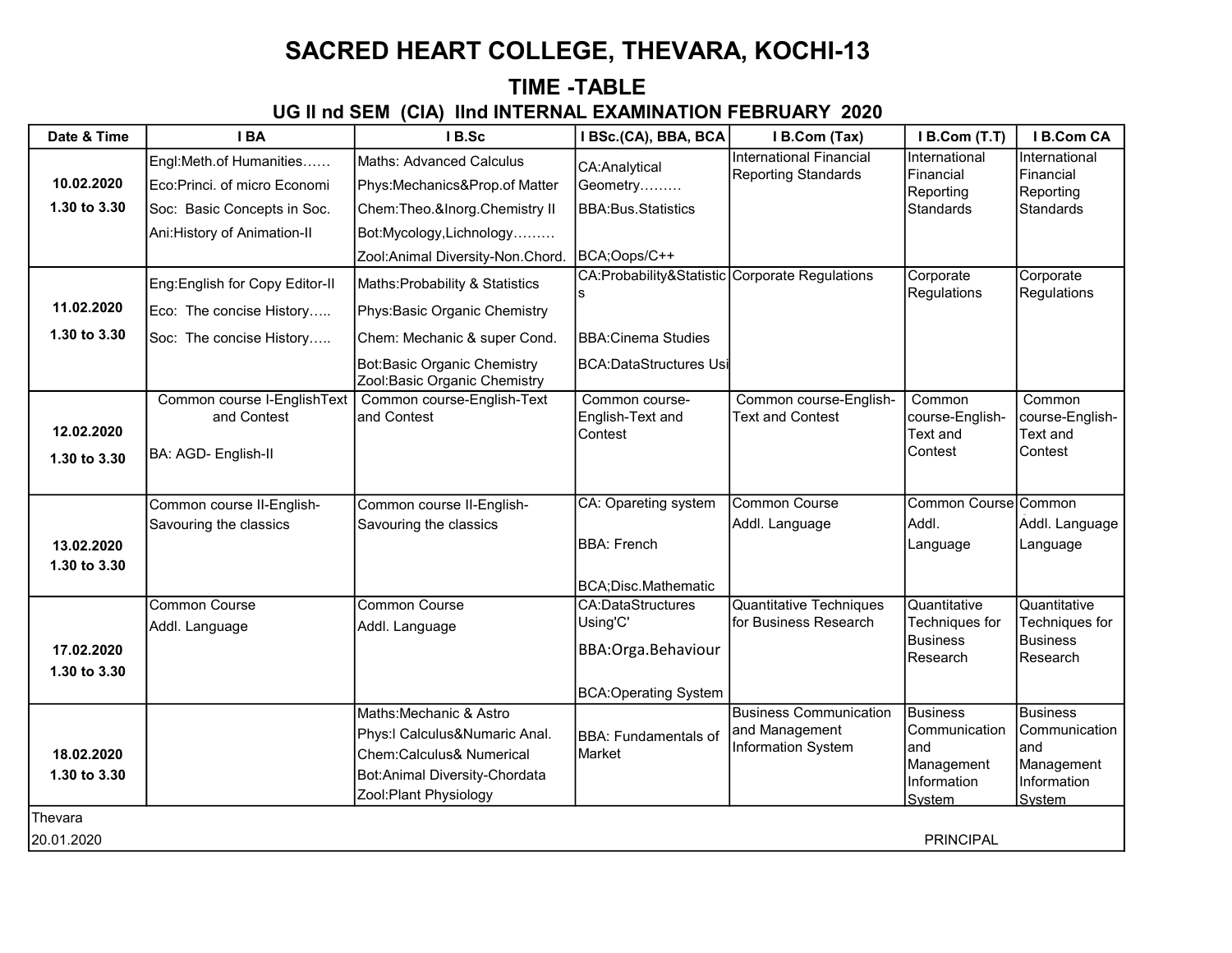# SACRED HEART COLLEGE, THEVARA, KOCHI-13

### TIME -TABLE

#### UG IV th SEM (CIA) IInd INTERNAL EXAMINATION FEBRUARY 2020

| Date & Time                  | <b>II BA</b>                                              | II B.Sc                                       | II BSc.(CA), BBA,<br><b>BCA</b>                          | Il B.Com (Tax)              | II B.Com (T.T)          | <b>II B.Com CA</b>                      |
|------------------------------|-----------------------------------------------------------|-----------------------------------------------|----------------------------------------------------------|-----------------------------|-------------------------|-----------------------------------------|
|                              | Engl: Reading Fiction                                     | Maths: Vector Calculus                        | CA: Vector Calculus,<br>Theory of Equations              | <b>Special Accounting</b>   | Special<br>Accounting   | Special<br>Accounting                   |
| 10.02.2020                   | Eco: Micro Econ. Analysis                                 | Phys: Electricity&Electro                     | & Numerical Methods                                      |                             |                         |                                         |
| 10.00 to 12.00               | Soc: Social Stru.& Change in Chem: Org. Chemistry II      |                                               |                                                          |                             |                         |                                         |
|                              |                                                           | Bot: Anatomy & Angio<br>Zool: Applied Zoology | BBA: Engag. Planning<br>BCA:Fundmentas.of<br>Data Centre |                             |                         |                                         |
|                              | Engl: Lit.Movmts Cross Curre Maths: Statistical Inference |                                               | <b>ICA: Statistical</b>                                  | <b>EDPM</b>                 | <b>EDPM</b>             | <b>EDPM</b>                             |
| 11.02.2020                   | Eco: Public Economics                                     | Phys: Fourier Series Dif                      | Inferenc                                                 |                             |                         |                                         |
| 10.00 to 12.00               | Soc: Persp. On Indian Societ Chem: Fourier Series Dif     |                                               | BBA: Underst. Psych.                                     |                             |                         |                                         |
|                              |                                                           | <b>Bot: Applied Zoology</b>                   | <b>BCA:Basic Android</b>                                 |                             |                         |                                         |
|                              |                                                           | Zool: Anatomy & Applied                       |                                                          |                             |                         |                                         |
|                              | Evolution of the Philosophy                               | Evolution of the Philosophy of                | CA: Advanced Web                                         | <b>Reflections of Vital</b> | Reflections of          | Reflections of                          |
| 12.02.2020                   | of Science                                                | Science                                       | Technology                                               | <b>Issues</b>               | <b>Vital Issues</b>     | <b>Vital Issues</b>                     |
| 10.00 to 12.00               |                                                           |                                               | BBA:Intro.toBrand&                                       |                             |                         |                                         |
|                              |                                                           |                                               | <b>BCA:Mobile Web&amp;</b>                               |                             |                         |                                         |
|                              |                                                           |                                               | App. development                                         |                             |                         |                                         |
|                              | Hindi                                                     | Hindi                                         | <b>ICA: Database</b>                                     | <b>Capital Market</b>       | <b>Capital Market</b>   | <b>Capital Market</b>                   |
| 13.02.2020                   | Malayalam                                                 | Malayalam                                     | Management                                               |                             |                         |                                         |
| 10.00 to 12.00               | Sanskrit                                                  | Sanskrit                                      | Systems                                                  |                             |                         |                                         |
|                              | French                                                    | French                                        | <b>BBA:Mass Media</b>                                    |                             |                         |                                         |
|                              | Engl.- Reading Poetry                                     |                                               | BCA:Intro.toCloud Ter                                    |                             |                         |                                         |
|                              | Engl: Tech. of Copy Editing                               | Maths: Phy.Optics,laser Phy                   | CA: Sample Survey                                        | <b>Financial Services</b>   | Financial               | Financial                               |
| 17.02.2020                   | Eco: Govt.Machinery & Proce Phys: Adv.Phy.Chemistry II    |                                               | Analysis                                                 |                             | Services                | <b>Services</b>                         |
| 10.00 to 12.00               | Soc: Govt.Machinery & Proce Chem: Phy.Optics, laser Phy   |                                               | BBA:Inte.Marketing                                       |                             |                         |                                         |
|                              |                                                           | Bot: Adv.Bio Organic Chem.                    | <b>BCA:Mobile Device</b>                                 |                             |                         |                                         |
|                              |                                                           | Zool: Adv.Bio Organic Chem.                   |                                                          |                             |                         |                                         |
| 18.02.2020<br>10.00 to 12.00 |                                                           |                                               | BBA:Media Planning<br>& Buying                           | <b>GST</b>                  | Marketing of<br>Tourism | Information<br>Technology<br>for Office |
| Thevara                      |                                                           |                                               |                                                          |                             |                         |                                         |
| 20.01.2020                   |                                                           |                                               |                                                          |                             | <b>PRINCIPAL</b>        |                                         |